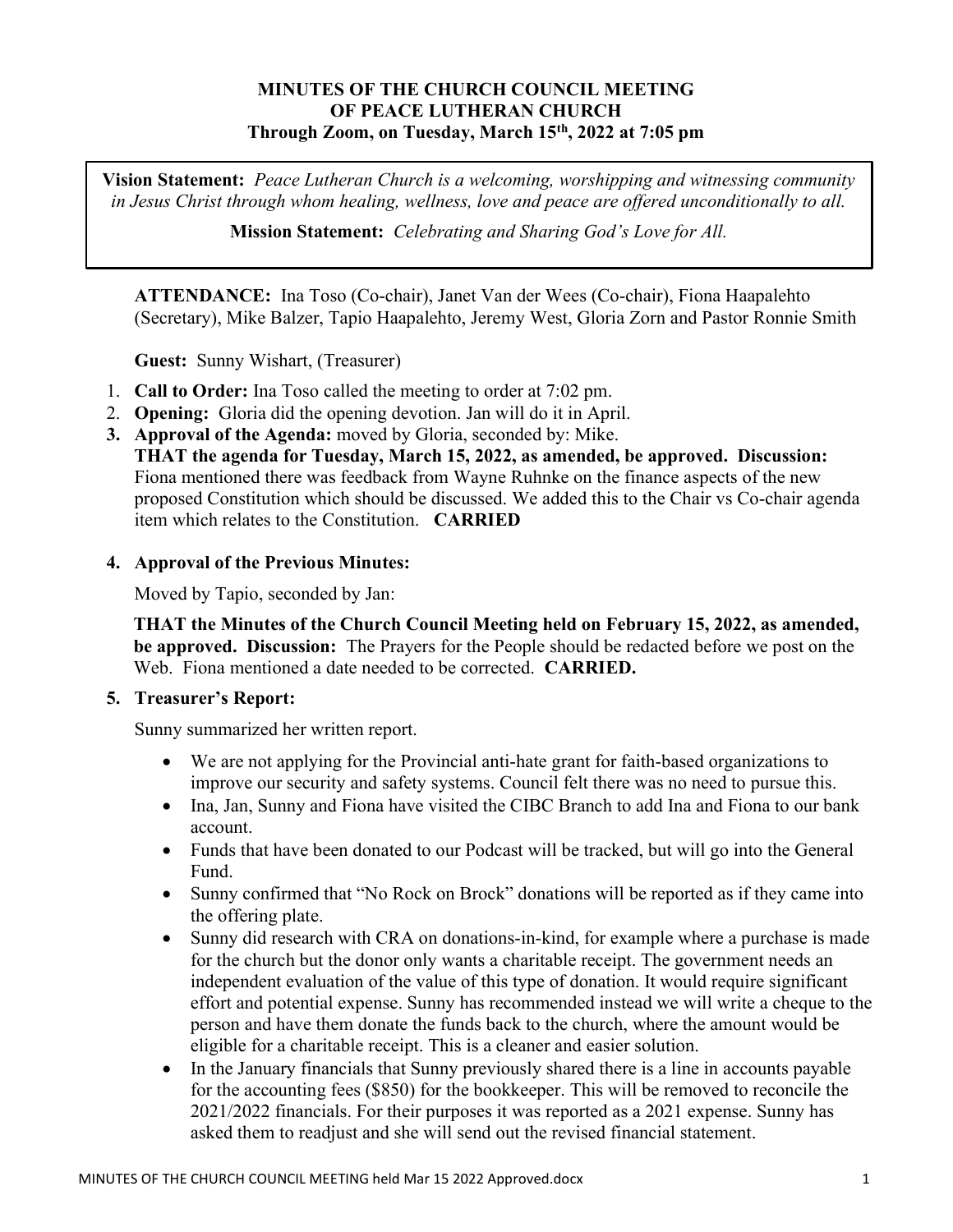Based on events following the Songs of the Spheres concert Council discussed how best to handle a situation where the performers should be compensated. Fiona suggested if the performers wanted a charitable receipt, we might want to pay an honorarium, then have them donate that back to the church, when a charitable receipt can be issued. This is similar to the donation-in-kind solution mentioned above. It was agreed this should be set up in advance.

Moved by Tapio, seconded by Mike:

# THAT the Treasurer's Report & Financial Statements be approved. Discussion: None CARRIED

Jeremy asked for clarification on what portions of the Treasurer Report and Financial Statements go to Council vs to the congregation. Sunny clarified that the congregation receives only the Summary of the detailed document that Council receives.

Sunny left the Zoom Council meeting at 7:38 pm.

### 6. New Business:

### a. Easter Breakfast:

Gloria asked for agreement to hold an Easter Breakfast as proposed at the February meeting. The group agreed as it is anticipated that most COVID restrictions will be lifted by mid-April. Gloria will prepare an announcement from Congregational Life for the Newsletter to outline that the meal will be a Pot Luck  $(a)$  9:00am on Easter Sunday.

Council agreed to a proposal that the following Sunday, April 24, might be a good time to restart Coffee Hour. We will offer tea, coffee and cookies, to start. An announcement will be added to the newsletter.

# b. Congregational Survey

Ina reported that she would like the congregation to weigh in on where we need to put in our efforts as we resume more activities. Ronnie reported that when we did that a few years ago we got good feedback. Tapio recommended we wait until after the constitution meetings. Google Forms was proposed as the main tool for an online response. Jeremy suggested if we keep it short and sweet and online this will promote a quick response. For those not using the internet we can send a paper copy with their newsletter. Ina will prepare some questions for the survey for next council meeting.

# c. Livestream Support for Cameron/Lena

Cameron and Lena are really working hard supporting our livestreaming efforts. Cameron, Lena and Ronnie have all tried to recruit people for help. An ad in the newsletter was proposed and it should market this opportunity to our members. Tapio suggested we might want to consider students who may need volunteer hours. Mike and Ina mentioned that the number of hours required by students was reduced during the pandemic. They now only need 20 hours as a pre-requisite to graduate from grade 12.

Ina & Jan will write an article for the April newsletter.

### d. Renting out Livestreaming Services

Kateryna sent out this issue. She has had a request from the Quilters would like to run classes with the Livestream equipment. There may be more requests for this as more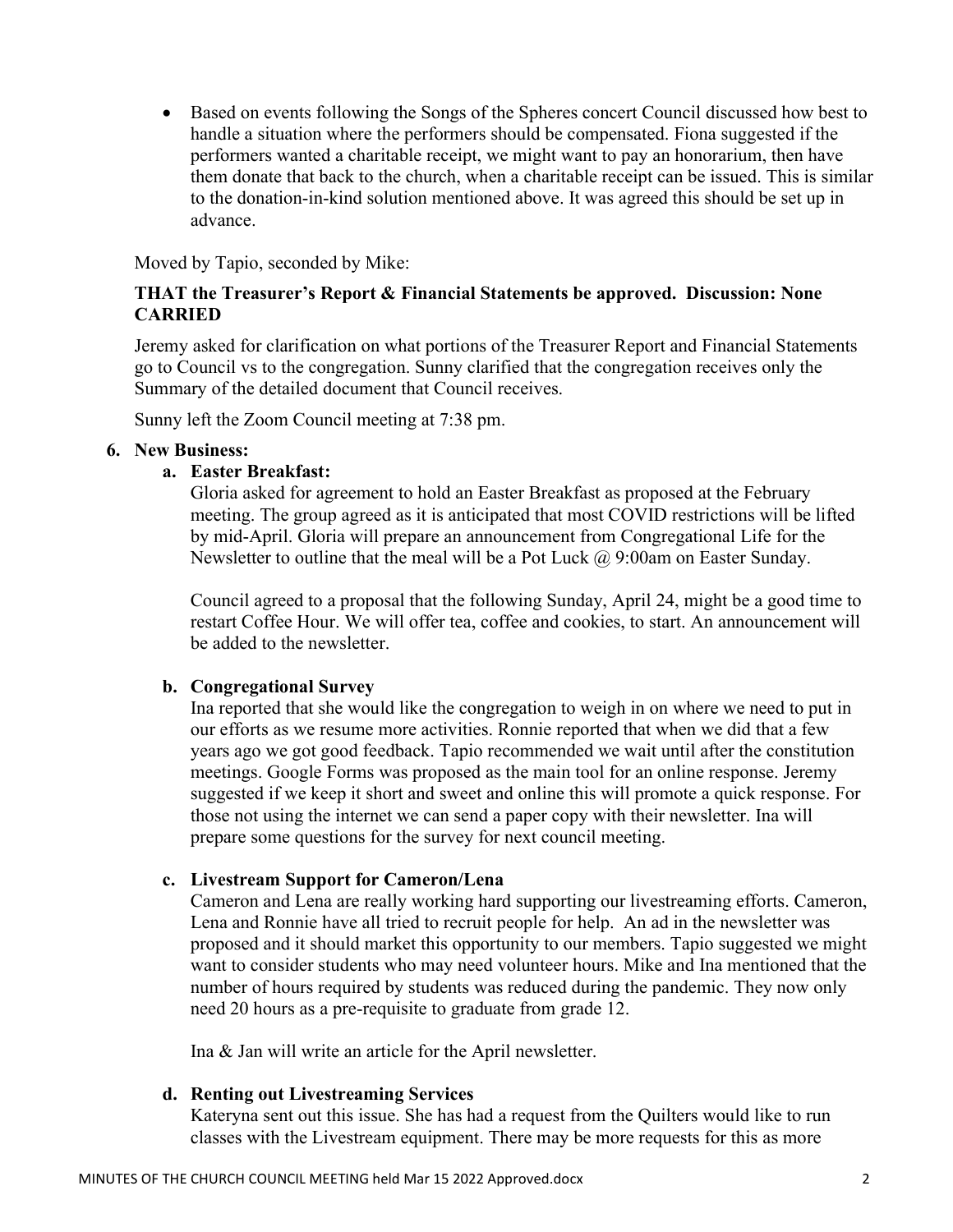rentals come forward. This could be a service to the community. The question was posed: Do we want to charge a nominal fee for livestreaming or include it in future rentals? It was agreed that we must ensure our Sundays are covered and we need to have extra resources trained before we start offering these services. There is a significant risk if we grant strangers access to our equipment. Ideally the renters would pay for our trained staff to come in and they would be compensated for their time.

Ronnie asked us to think about what policies do we need going forward. Livestreaming currently goes out on the PLC YouTube Channel which may not be the best

venue for others using this service. We should consider how best to change it to another channel for external events. We also need to think about how best to leverage our equipment for our own ministries.

#### e. Proposal to establish an Endowment Fund

Most of the people who were asked to weigh in on this feel we are not at a point to implement an Endowment Fund right now. We have done well financially with our current practices. With no offering as part of the service people are donating on the way in or the way out. No one is pressured to put something in the plate.

Reconsideration of an Endowment Fund should be added to a future agenda.

#### 7. Old Business:

### a. Future Council Meetings:

We discussed whether to keep our monthly meetings on Zoom, to meet exclusively in person or implement a hybrid model. It was concluded that a hybrid model could benefit people with a short report to the Council, or considerable distance to travel, meetings on nights with bad weather, etc. Our April meeting will be held using this hybrid model and the minutes will reflect who attended in person and those attending via Zoom.

#### b. Constitution Changes & Co-Chair vs Chair & Vice-chairs:

Feedback from Wayne Ruhnke, Chair of the Finance Team (Discussions on the following item were held before Sunny left the meeting.) Fiona reported she had followed up with Wayne Ruhnke about the portions of the constitution which deal with handling of the church's finances. His comments centered on two topics, how/whether we will handle the new concept of a Responsibility List and the relationship of the Financial Secretary, the Council and the Treasurer.

On the first item Council agreed that we keep the Responsibility List and Pastor will follow up with inactive members. This would go into effect after adoption of the new proposed constitution. However, he has been already keeping in touch with members when he can.

On the second item it was agreed that the Treasurer is ultimately responsible to the Council for the responsible handling of the church's finances, including the responsibilities of the Financial Secretary. Recent additions to the duties of the Financial Secretary do not need to be reflected in the Bylaws. Instead, they are laid out in the job descriptions in the new Procedures manual. Council determined it would not be necessary to change the Bylaws in the new constitution prior to our upcoming meetings.

#### Co-chair vs Chair & Vice Chair.

Following the February meeting Fiona followed up with Rev. Wendell Grahlman in the Synod office who gave us a detailed and well-thought-out response on this issue.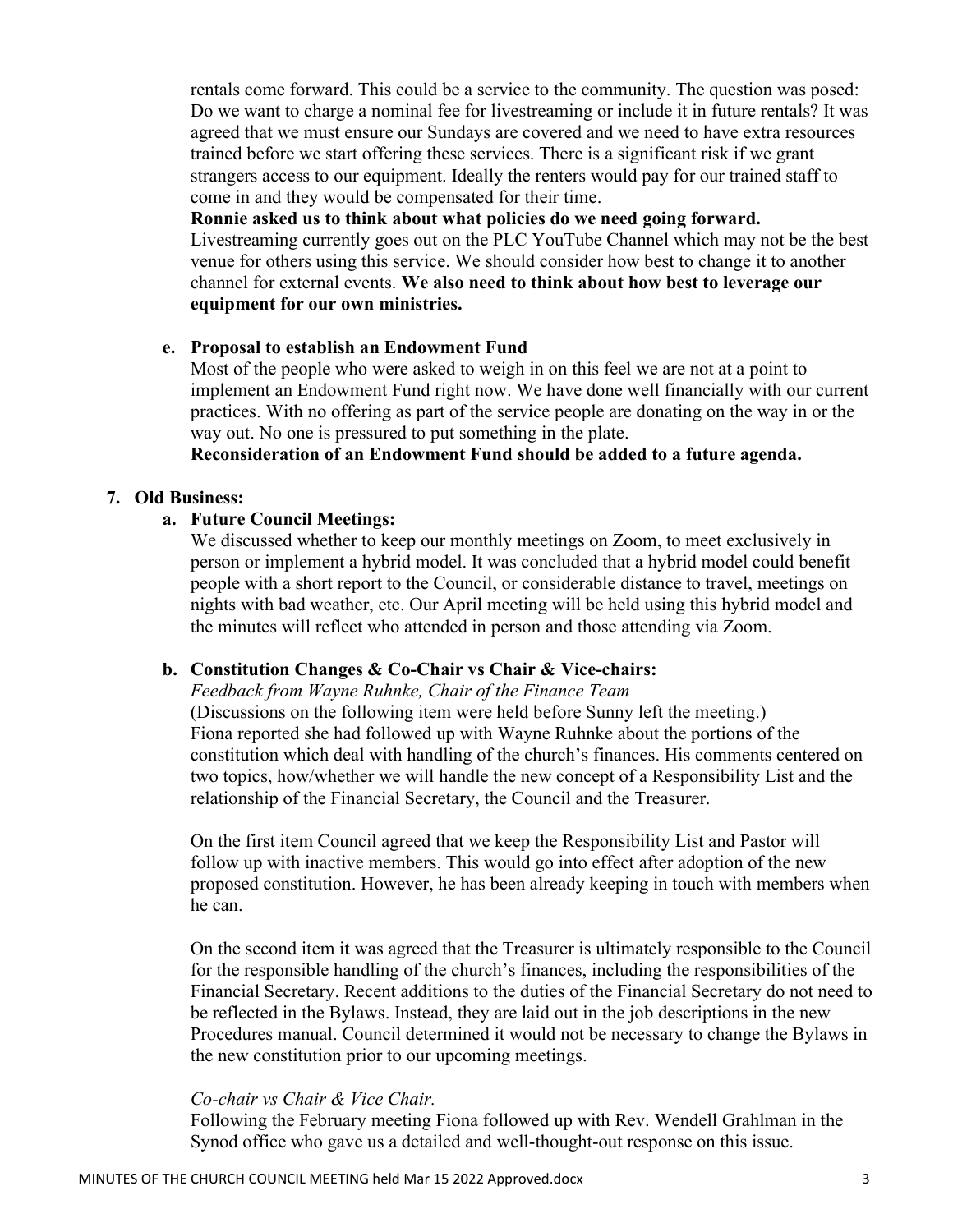Ultimately, we might want to amend our constitution to include the co-chair model after the approval of the new proposed constitution. It would only require one meeting of the congregation under the revised amendment rules. We would only add it if it was determined that having Co-chairs was a permanent change in how we operate.

### c. Update on No-vaccination Policy

Two people responded to the email that went out about removing the Vaccination policy. Jan contacted them both. They will wait a while before coming to church.

### d. Follow up on Visioning

Ina asked Fiona to review where we left things off with the Visioning initiative.

Last year we had three action items; a) implementing a solution for on-line worship services, b) updating the constitution and laying the groundwork for a vote on Same-sex Blessings, and c) determining the role of the Health Cabinet after Heddi's retirement.

A brief background on the reason why Peace does not have a policy on Same-sex Blessing was provided for new members of Council.

The initiative to determine the role of the Health Cabinet has stalled. It is unclear whether there is someone to lead this group going forward. It was suggested that a new mandate drawing from the skills of anyone wishing to reignite this group would be in order.

### e. Prayers for the People

- Christ the King is folding at the end of April. They want to donate some of their religious items and materials to Peace.
- Ukraine & Russia.

# f. Correspondence

Ina asked if there is any correspondence to consider. Ronnie said there is none.

# 8. Reports: Ina requested verbal reports for the following committees/activities.

#### a. Property

- Jeremy continues to do the rounds at the church. Tapio asked if he might have an end date in mind. He feels there is an ongoing need. He reported there are often lights on and doors unlocked when he comes to check. Ronnie mentioned that Confirmation is now happening in-person on Wednesday evenings.
- An issue with our snow clearing company has come up. In summary, we have received an invoice from C&R Paving for additional saltings for 2022, over and above the 10 in the contract. Since funds for this cost was not in the budget, he is seeking approval to pay. There has been more snow than usual this year and we do need to keep our parking lot and entrances free of ice. Tapio reminded Council that he sought new quotes from snow removal outfits in 2021 but C&R Paving came in at the best price. (\$3500 vs \$10,000+).